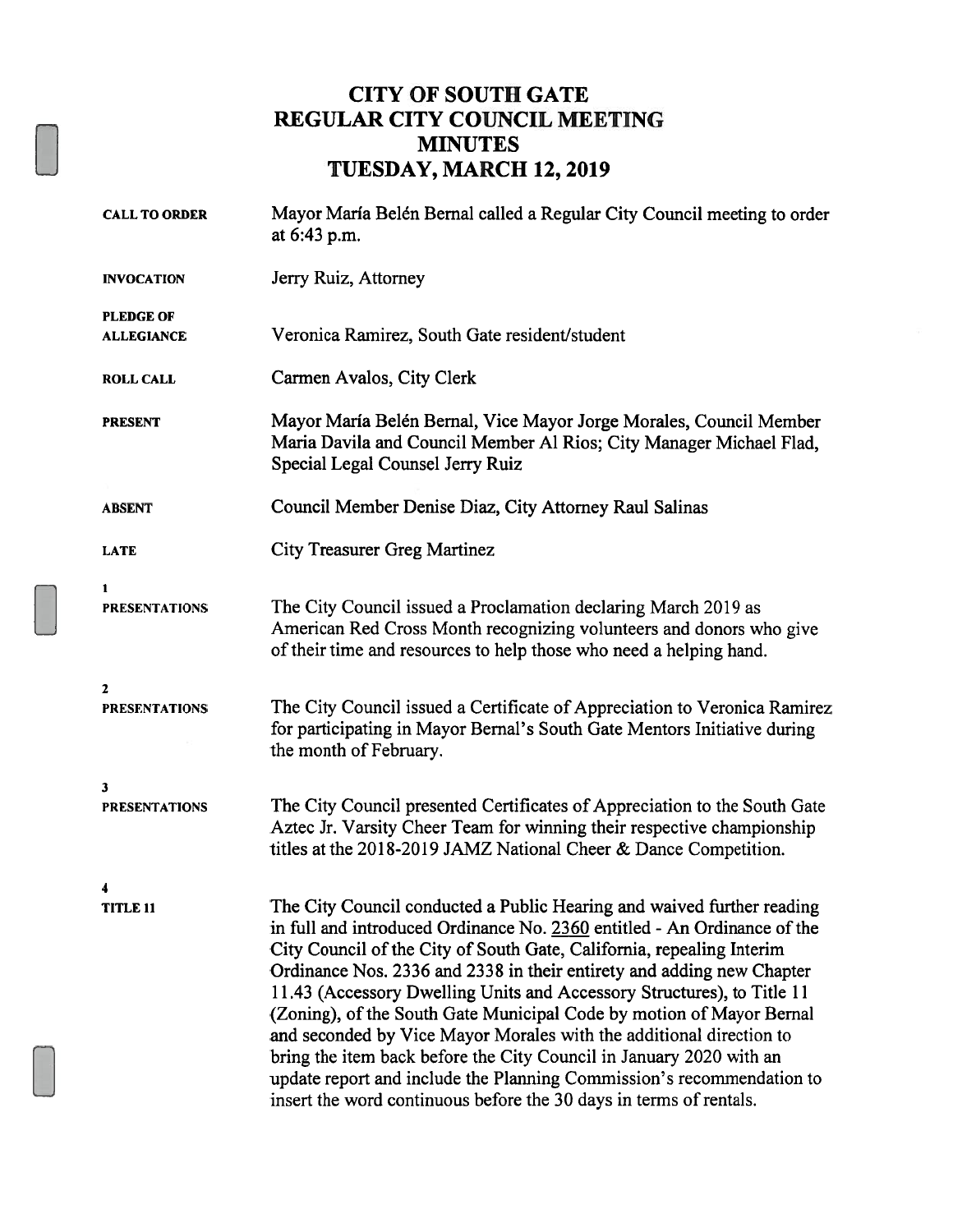4 TITLE <sup>11</sup> CONT'D ROLL CALL: Mayor Bernal, yes; Vice Mayor Morales, yes; Council Member Davila, yes; Council Member Rios, yes; Council Member Diaz, absent.

> Joe Perez, Director of Community Development gave a brief overview of this item.

Mayor Bernal opened the Public Hearing at 7:22 p.m.

Virginia Johnson, 5751 McKinley Avenue said that even though this is a state mandate she opposes this change and hopes that we can keep the problem to a minimum. She is against this new request by the community to change the square footage from 6,000 to 5,000 feet.

Henry Gonzalez, 10210 Alexander Avenue gave a brief history of additional dwelling units during his time as an elected official.

Cesar Castor, 10348 Elizabeth Avenue said that as a City we are growing but we all need to be concerned with the parking issues. We should handle the parking problems before changing the Ordinance.

Francisco Amezcua, 10000 Rosewood Avenue is opposed to the ADU's because we need more parking enforcement and this will only increase the problem.

Marcos Saez, 9547 San Antonio Avenue said that he feels that people that are selling cars on the street are part of the parking problem. He wants to put in an ADU but was denied by City hall.

Estela Palacios, 9924 Jackson Avenue said that she wants to build an additional unit but she was not approved because her lot is 5,000 square feet.

Greg Martinez, 2603 Ohio Avenue believes that this is a safety issue. He knows that there are people living in garages and he is concerned that these people are living in substandard conditions.

Edith Garcia, would like to add an ADU but is unable due to lot size.

Andrea Palino, 11625 Utah Avenue is opposed to lowering the lot size requirements as this will continue to crowd the streets and requests the City Council vote no on lowering ADU requirements.

Juan Carlos Mojica, 9600 Elizabeth said that as he listens to his neighbors the biggest concerns are overpopulation. He would like to see if permit parking can benefit the City.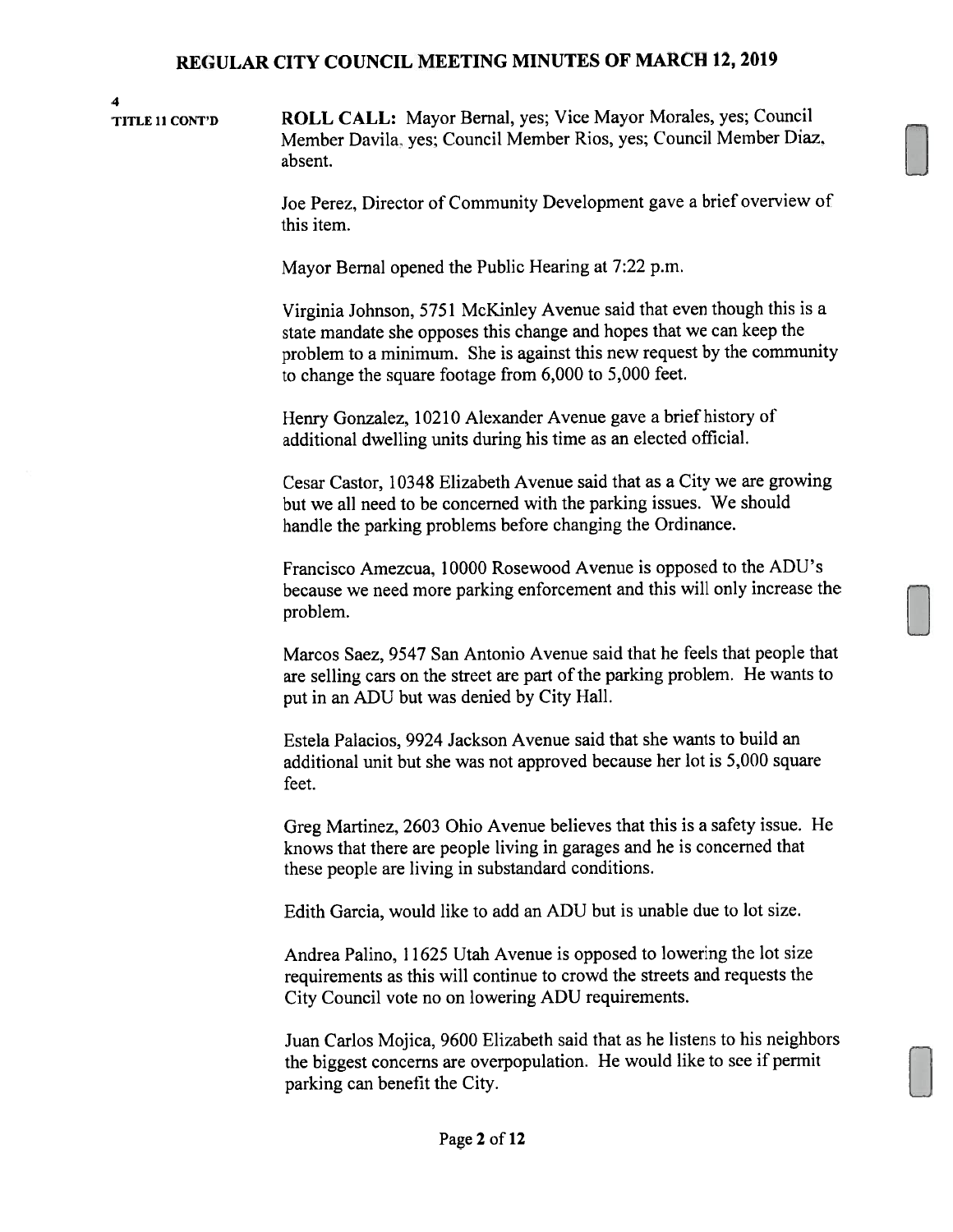4

TITLE <sup>11</sup> CONT'D Marvin De La Cruz, Madison Avenue would like to add an ADU but can't because of the lot size. He wants to see the lot size requirement lowered.

> Resident. 10346 Rosewood Avenue would like to see the lot size requirement lowered.

Robert Ramirez, 5345 Wood Avenue requested that this issue should be determined by a case by case basis.

Paloma Curie!, requested that the City look at different alternatives to the parking situation.

Nick Godoy, 8611 San Gabriel Avenue spoke on the parking conditions on San Gabriel Avenue.

Henry Gonzalez requested a meeting with the Mayor and the City Manager.

Having no one else come forward, Mayor Bernal closed the audience portion

Vice Mayor Morales's recommendation is to keep staff's original recommendation of 6,000 feet. He explained that there are currently 13 bills before the state legislature address ADUs in specific AB 68. Density and parking are really big issues in the City. As a City we have been doing our part to try to get people to use public transportation and knows that the State is looking to take away the ability to regulate these issues.

Mayor Bernal understands the safety issues and the parking issues but at the end of the day we have to think of the quality of life for the residents. The Mayor's recommendation is to also keep staff's original recommendation of 6,000 feet.

Council Member Davila said that as a council member we have to make tough decisions but we have to consider the current situation of our City. Density and parking are huge problems in South Gate. When you take into consideration the changes that are coming from Sacramento it is difficult to follow the laws with what is going through as bills. Council Member Davila agrees with staff's original recommendation of 6,000 feet.

Council Member Rios said that this is probably the most difficult issue to come before him during his time of a Council Member. Whatever decision is made today we can always revisit if we need to.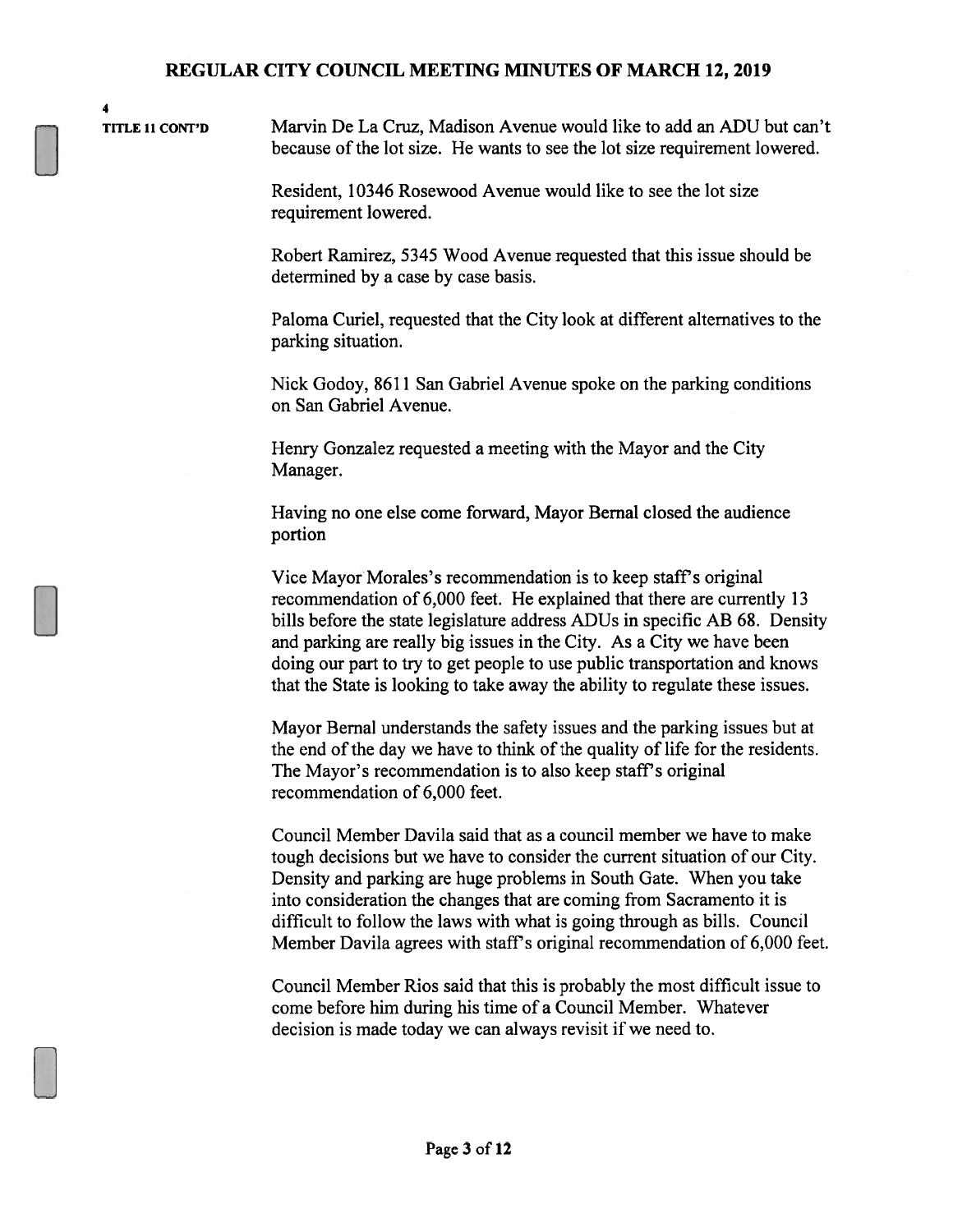4

TITLE <sup>11</sup> CONT'D Vice Mayor Morales suggested that we bring this item back in January of next year. For example if maybe only three people got ADU's at 6.000 maybe we do lower the standards but if we have an influx of people coming in then maybe that was the right number. With the changes coming from the State level all this will change and we will have to revisit this item again.

> Director Perez asked for a point of clarification on the motion and stated that one of the recommendations of the Planning Commission was to insert the word continuous before the 30 days in terms of rentals. From staff's perspective we have no problem with this recommendation and should be included in the motion as well.

CODE The City Council conducted a public hearing and waived the reading in full and introduced Ordinance No. 2361 entitled - An Ordinance of the City Council of the City of South Gate, California, amending Section 1.59.040 (Issuance of Administrative Citation; Contents Thereof), Chapter 1.59 (Administrative Citations) of Title <sup>1</sup> (Administration and Personnel), of the South Gate Municipal Code, to provide for the immediate imposition of administrative fines or penalties for the violation of building, plumbing, electrical, or other similar structural, health and safety, or zoning requirements if the violation exists as a result of, or to facilitate, the illegal cultivation of cannabis by Mayor Bernal and seconded by Council Member Davila.

> Mike Flad, City Manager stated that the City Council has already made the growing of marijuana illegal in the City of South Gate. This is not a Public Hearing tonight to determine whether or not marijuana growing should be legal or not. What we are doing tonight is creating an administrative procedure to enforce what the Council has already adopted. The creation of Administrative Procedures comes with fines and enforcernents which requires Council action through the process of a Public Hearing.

> Joe Perez, Director of Community Development gave a brief overview of this item.

Mayor Bernal opened the Public Hearing, seeing no one come forward the Public Hearing was closed.

Mayor Bernal asked that if the owner doesn't occupy the property and is unaware but has included the no growing clause in the lease, are we then able to fine the tenant.

5 MUNICIPAL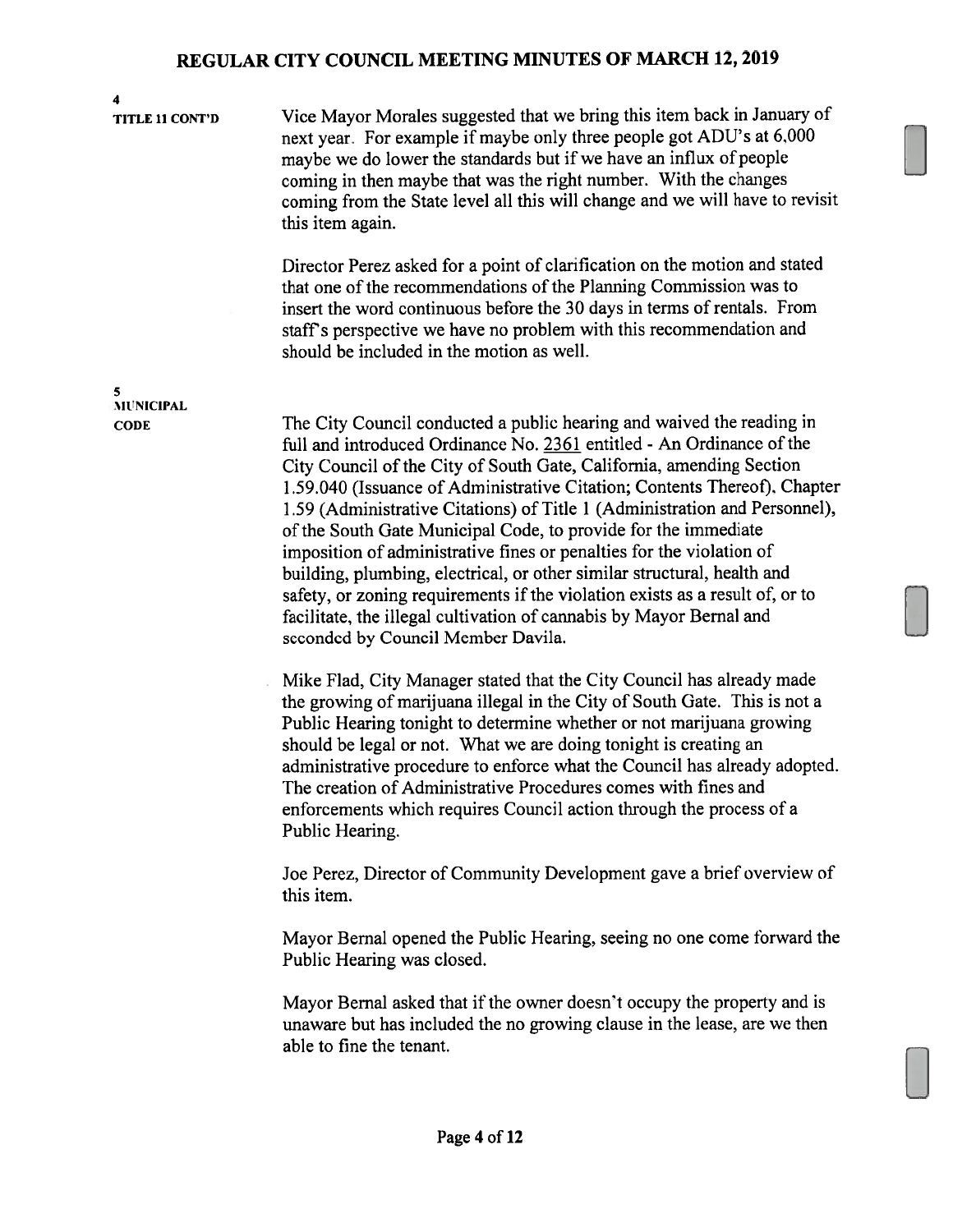5 MUNICIPAL

CODE CONT'D Director Perez responded that is a possibility and we have done that with other code enforcement violations.

Council Member Davila asked why the fines are so low.

Director Perez responded that these fines are established by the state. There is recent legislation that could be increasing fines and we will be looking at possibly bringing back an Ordinance to adjust those fines.

Vice Mayor Morales asked if the State has any other creative ways of addressing the issue. The City of Los Angeles in the case of dispensaries can start the process of shutting off their water and electricity.

Director Perez responded that the City has not done that but could look into some additional measures.

Mayor Bemal stated that Council will be looking at budget matters very soon. Should we be looking at additional funds for Code Enforcement Officers to help address this?

Director Perez responded that as of right now, we don't see a lot of this happening in the City. Since 2017 when the Council adopted that prohibition he cannot think of a situation where we have been addressing cannabis growers.

Mayor Bernal asked the Chief if his experience has been similar.

Randy Davis, Chief of Police responded that since Prop 64 passed South Gate has been very clear in their stance regarding any marijuana activity. We have been very successful working with City prosecutors, officers and with the property owners relative to forfeiture of assets, forfeiture of properties and things of that nature. So these fines, even though small are another tool in the bag and does not stop us from going after the property itself and dealing with the property owners. We have not seen an influx of these types of violations.

CDBG The City Council conducted a public hearing and approved A and B by Mayor Bernal and seconded by Council Member Davila.

- a. The recommended Citizen's Advisory Committee's list of proposed projects and allocations for Community Development Block Grant funds for fiscal year 2019/20; and
- b. Determining the amounts to be appropriated per project from the estimated \$1,500,000 Community Development Block Grant funding for fiscal year 2019/20.

6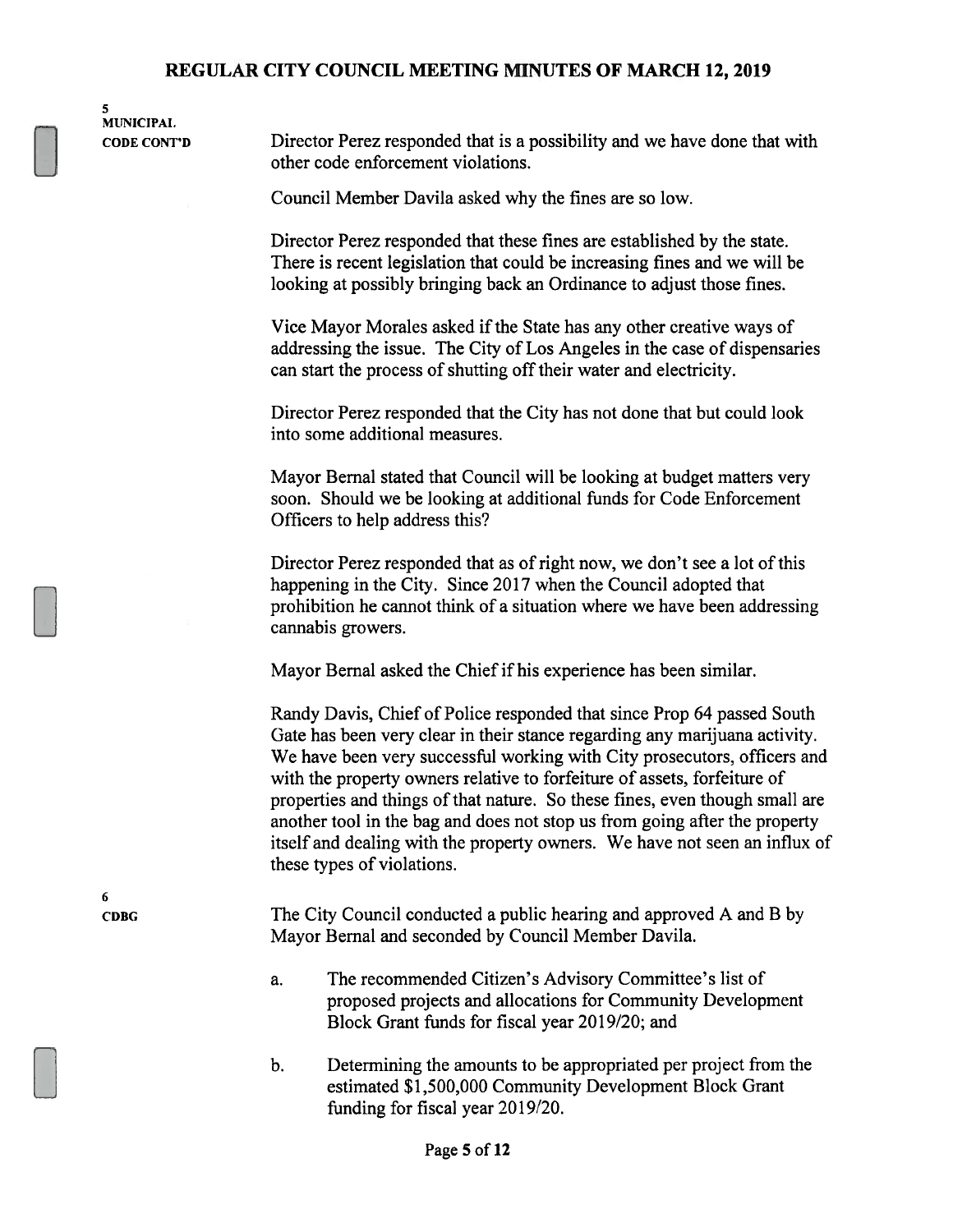6 CDBC CONJ'D Joe Perez, Director of Community Development gave a brief overview of this item.

Mayor Bernal opened the Public Hearing.

Virginia Johnson, 5751 McKinley Avenue said that the Citizen's Advisory Committee supported Staff's recommendations.

Carlos Galvez, 2643 Iowa Avenue asked why only \$7,000.00 is being provided to the South Gate Police Explorers program, is this enough to fund the program, and can you add more money to this program.

Mayor Bernal asked if anyone in the audience wishes to speak on this item. Seeing no one step forward; Mayor Bernal closed the audience portion.

Mike Flad, City Manager stated that the difficulty with a funding exercise like this is that it is not why didn't you fund one program or why didn't you fund another program because there are several people that apply for these funds. If you add to one you are then taking from another, it truly becomes a balancing act. At the executive level when we are going through all the proposals we look at what is the overall need for the program and what are the goals of the City Council. Then we look at alternative funding sources, for example with the Explorer Program it receives funds from the general fund and asset forfeiture so there are other sources available.

Director Perez added that for the past three years the Police Explorer program has asked for \$7,000.00 and they have received that full amount from CDBG funding.

Council Member Rios stated that he sees the same organizations and he wonders does the Community Advisory Committee look at just the Public Service programs or everything as a whole.

Director Perez responded that they are presented with the entire listings but in terms of their recommendations it is focused on the nonpublic service and the public service. They receive not only the applications from all the programs, they also have the opportunity to listen to presentations from all the organizations. The committee then proceeds to an evening of deliberations.

Council Member Rios realizes that we have a limited amount of nonprofits but we do have some organizations that are very active in the community and is hoping that we can see a little more diversity.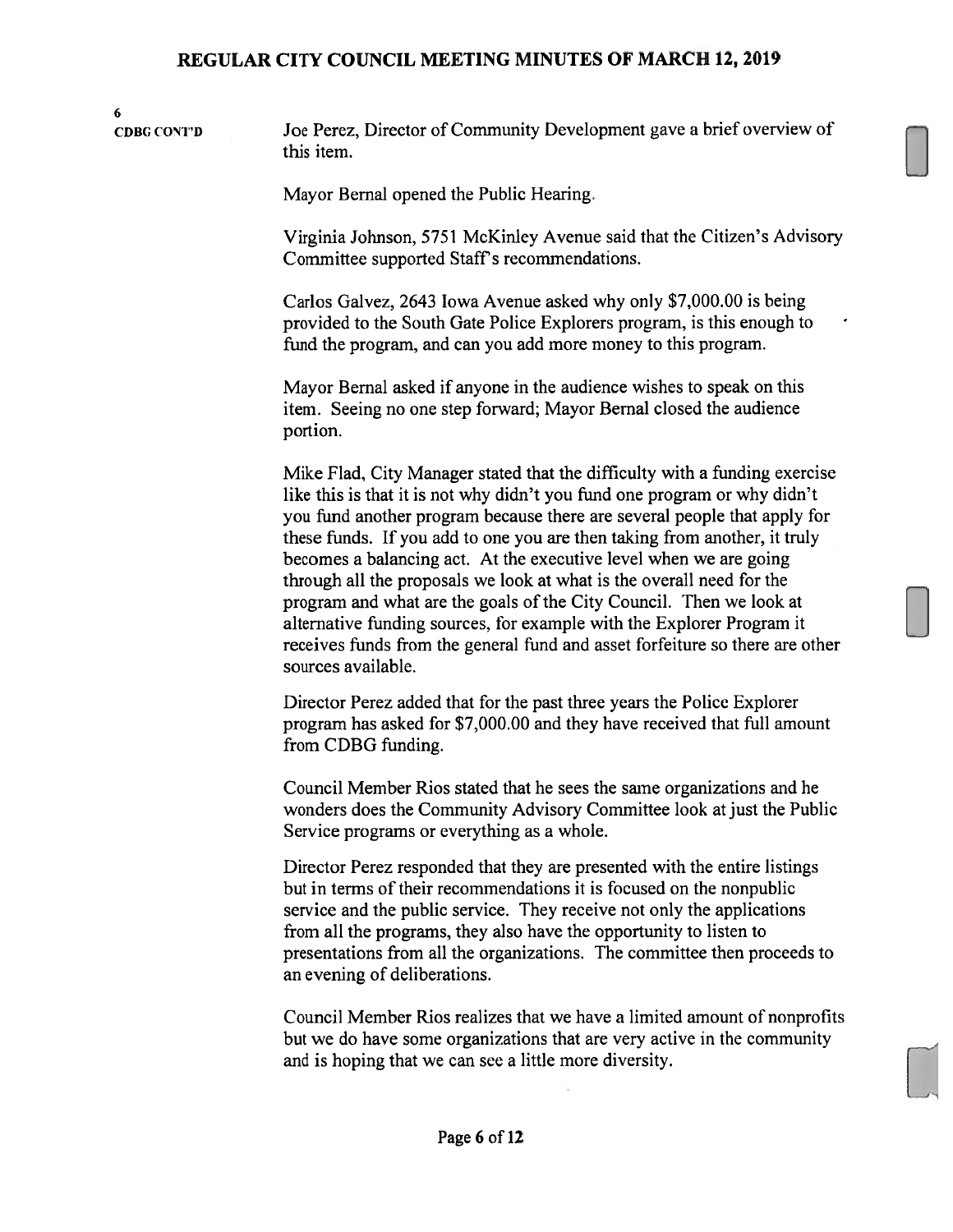# **COMMENTS FROM**

THE AUDIENCE Mike Kodama, Executive Director of Eco-Rapid Transit said that they hosted a transportation summit in October and we had people sign the board for the West Santa Ana Board and he promised the members of the City Council that he would bring it by if they would like to sign it.

> John Montalvo. 9815 Virginia Avenue thanked Mayor Bernal, Mike Flad and staff for their support for their "Employment for Veteran's" event. He also attended the Book Fair event at the Reading with the Mayor.

> Diana Ochoa, 4764 Tweedy Boulevard stated that a month ago she attended the Metro meeting and is concerned about the low attendance of South Gate residents. She also is concerned that Council Member Diaz used City letterhead on one of her campaign flyers. Even though it states on the flyer that it is paid by the candidate it is a matter of optics. She wants to know how the City willing to endorse a certain candidate and how can the City inform their residents about events like the Azalea festival but not projects that are going to affect their neighborhoods. What she would like is to clarify how it is that Council Member Diaz was able to circulate flyers whether it was approved or not it is misleading.

> Virginia Johnson, 5751 McKinley Avenue stated that this is going back to a few Council Meetings. She has always spoken her mind and speaks from the heart. She feels that when the community, including herself speak on a matter she should be considered seriously and not called out of hand politically motivated. On another note she is not against the person running for Senate but the fact that two years of being in a local political office does not amount to the knowledge and expertise needed for such a high office as Senator of California also this same candidate has sent out unsavory mailers claiming not to have helped with but have done things that took many more people involvement.

Andrea Paulino, Utah Avenue reported that there are coyotes near Circle Park/Hollydale Park and was hoping that the City could post signs warning people that there are coyotes in the area.

Nick Godoy, 8611 San Gabriel Avenue spoke on the parking conditions on San Gabriel Avenue and the street vendors.

#### REPORTS AND COMMENTS

FROM CITY OFFICIALS Paul Adams, Parks and Recreation Director the Azalea Festival is still ongoing with Bingo, Miss Azaleaita, Karate Tournament, Carnival scheduled. Next Saturday on the 23<sup>rd</sup> is the Open House here at City Hall followed by the Miss South Gate Pageant and fireworks at South Gate Park.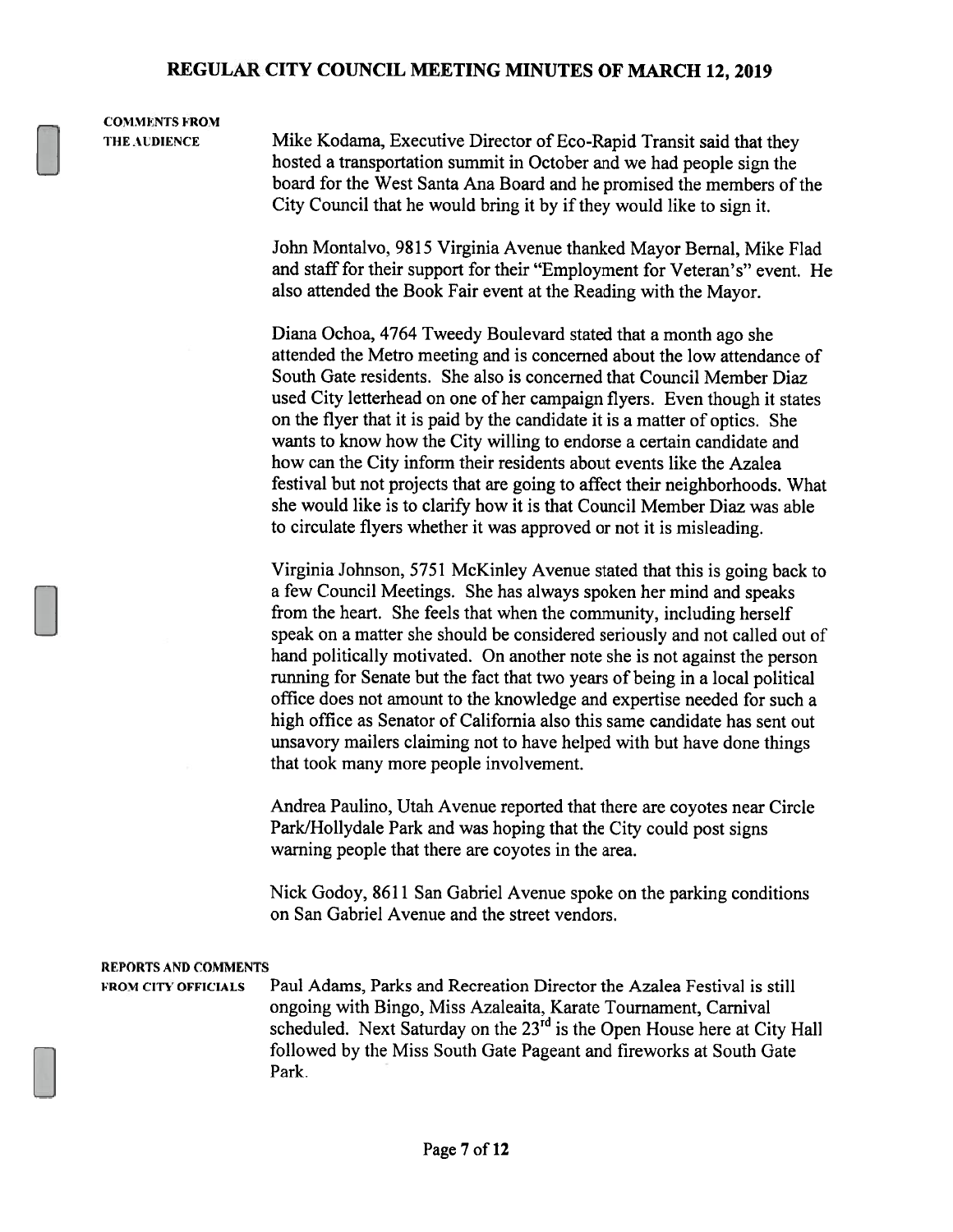#### REPORTS AND COMMENTS

FROM CITY OFFICIALS Randy Davis, Chief of Police said that there is a CERT class starting April  $6<sup>th</sup>$  going through the 20<sup>th</sup> for three consecutive Saturdays. Signups are on the South Gate Police Department web site.

> Greg Martinez, City Treasurer said that March 31<sup>st</sup> will be the Azalea Festival Classic Car Show.

Carmen Avalos. City Clerk said that the LAUSD District No. <sup>5</sup> election took place last week. It looks like it will be a runoff on May  $14<sup>th</sup>$  but the runoff will probably be between Ms. Jackie Goldberg and Ms. Heather Repenning. On March 26<sup>th</sup> there will be a Special Senate District race and there are several candidates who are running at this particular election. City Clerk Avalos did want to address what was brought up today in regards to the envelope and the way that the material was presented. Under FPPC guidelines and under the elections code guideline there are very specific stipulations that an individual can pu<sup>t</sup> on an envelope. If the envelope had actually been addressed from City Hall that would have been <sup>a</sup> violation because you cannot utilize any city addresses pertaining to the public. In terms of the Election Code there were no violations and to confirm that there was no wrong doing, she contacted the County and they came to the same conclusion that there was no code violation.

Council Member Rios we had <sup>a</sup> very successful LA Regional Census roundtable. On the  $20<sup>th</sup>$  East Los Angeles College is having a Career Awareness Day. He attended the Arts Festival Day at the Park and it was <sup>a</sup> remarkable event. He also wanted to invite the public to ground breaking ceremony on the  $22<sup>nd</sup>$  at the East LA College.

Council Member Davila attended the County Sanitation where they are still going through labor negotiations. She has been attending the events at the Azalea Festival and also enjoyed the Art Exhibit. This Saturday will be the Miss Azaleaita Contest and there are 20 contestants. She requested that Paul Adams, Director of Parks and Recreation talk to the PTA members that host their Mother's Day event at the Park to discuss insurance requirements.

Mr. Adams stated that he will work with them but believes that their insurance certificate has already come through.

Vice Mayor Morales announced that he and his wife arc expecting <sup>a</sup> baby. He is also looking forward to attending some of the Azalea Festival events now that he is feeling better.

El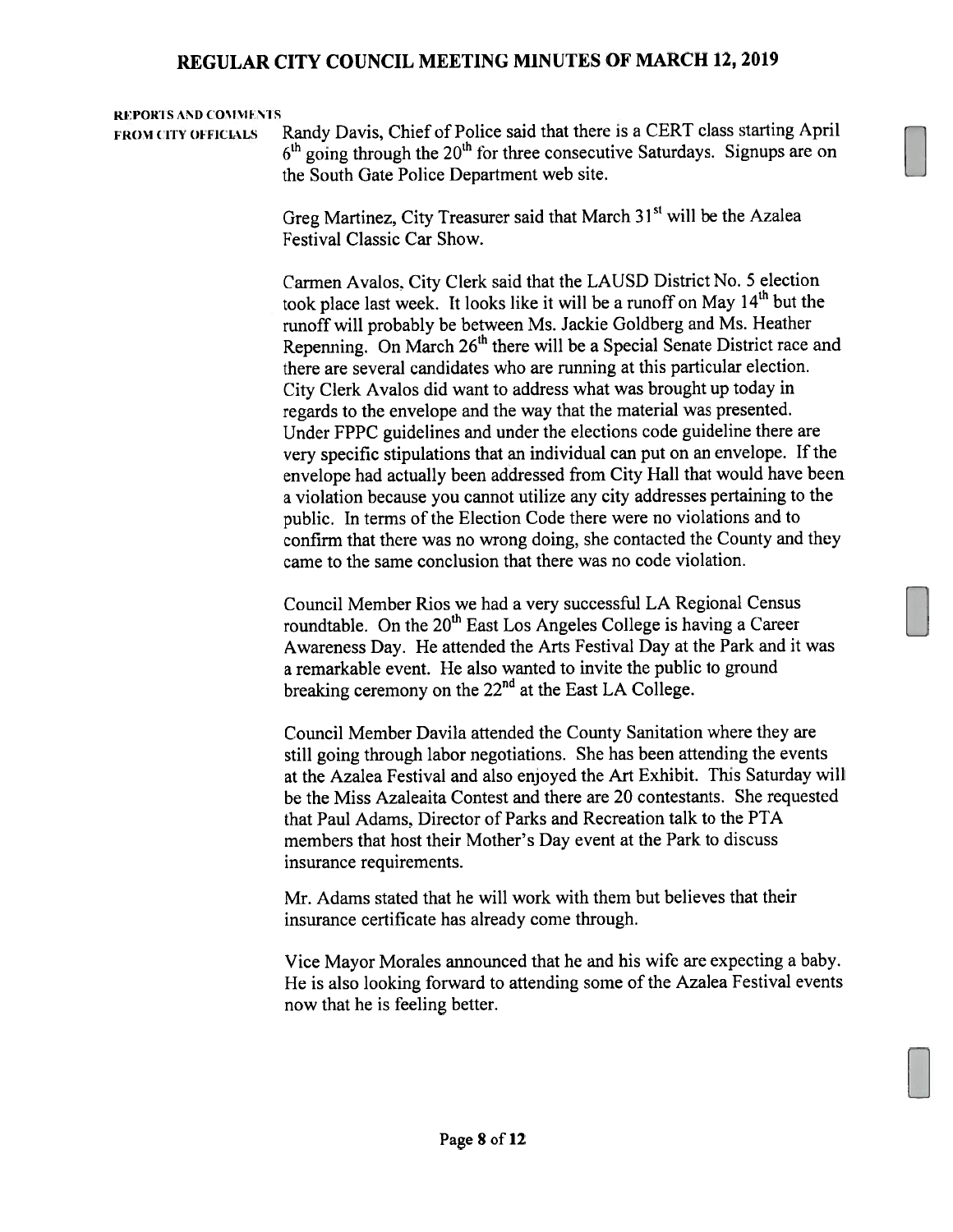REPORTS AND COMMENTS FROM CITY OFFICIALS

7

CONT'D Mayor Bernal had the opportunity to meet with Performance Team which is a logistics company. She also attended the Census roundtable meeting and thought it was important that we had three Council Members present which sends a message that South Gate wants to be involved in this process. She attended the Water Education for Latino Leaders and they visited Coachella to see a group of mobile homes that do not have piping connecting service from any Water District to their homes. The Mayor attended the 20<sup>th</sup> annual Holocaust Art and Writing Contest at Chapman University and three South Gate students participated.

> Mayor Bernal knows that there were quite a few comments that came in about the mailer and when she saw it come in her own mailbox it did catch her attention and thought it was a little weird. When she opened it she realized that it was the piece from Council Member Diaz, however she is not going to disregard the fact that it caught her off guard and that it could be misleading to our residents. She did bring this up to Council Member Diaz and the Mayor thinks that when you have other people running campaigns you go based on past practices that maybe ok but in her opinion that is not one practice that she would like to see in our community. She believes that it is important to be authentic and she mentioned it when Council Member Diaz was here two weeks ago. It is for the candidates benefit to be as transparent as possible if you want to gain the trust of your residents but it also falls on each resident to be informed.

CONSENT CALENDAR Agenda Items 8, 9, and 12 were unanimously approved by motion of Council Member Davila and seconded by Mayor Bernal. Items 7, 10, and 11 were pulled for discussion.

TWEEDY BLVD The City Council approved A, B, and C by motion of Mayor Bernal and seconded by Council Member Rios. Due to a possible conflict of interest Council Member Davila abstained.

> a. Waived the reading in full and adopted Ordinance No. 2359 entitled - An Ordinance of the City Council of the City of South Gate, California, adding new Section 11.28.030 (Tweedy Boulevard Specific Plan), to Chapter 11.28 (Specific Plans), of Title 11 (Zoning), of the South Gate Municipal Code;

b. Adopted Resolution No. 7847 entitled - A Resolution of the City Council of the City of South Gate, California, approving General Plan Amendment No. 2019-01 by adding place types "Light" Industrial/Flex and Manufacturing Distribution" to the Tweedy Educational District and changing the residential General Plan designation of a portion of the General Plan area from Neighborhood-Low to Neighborhood Medium; and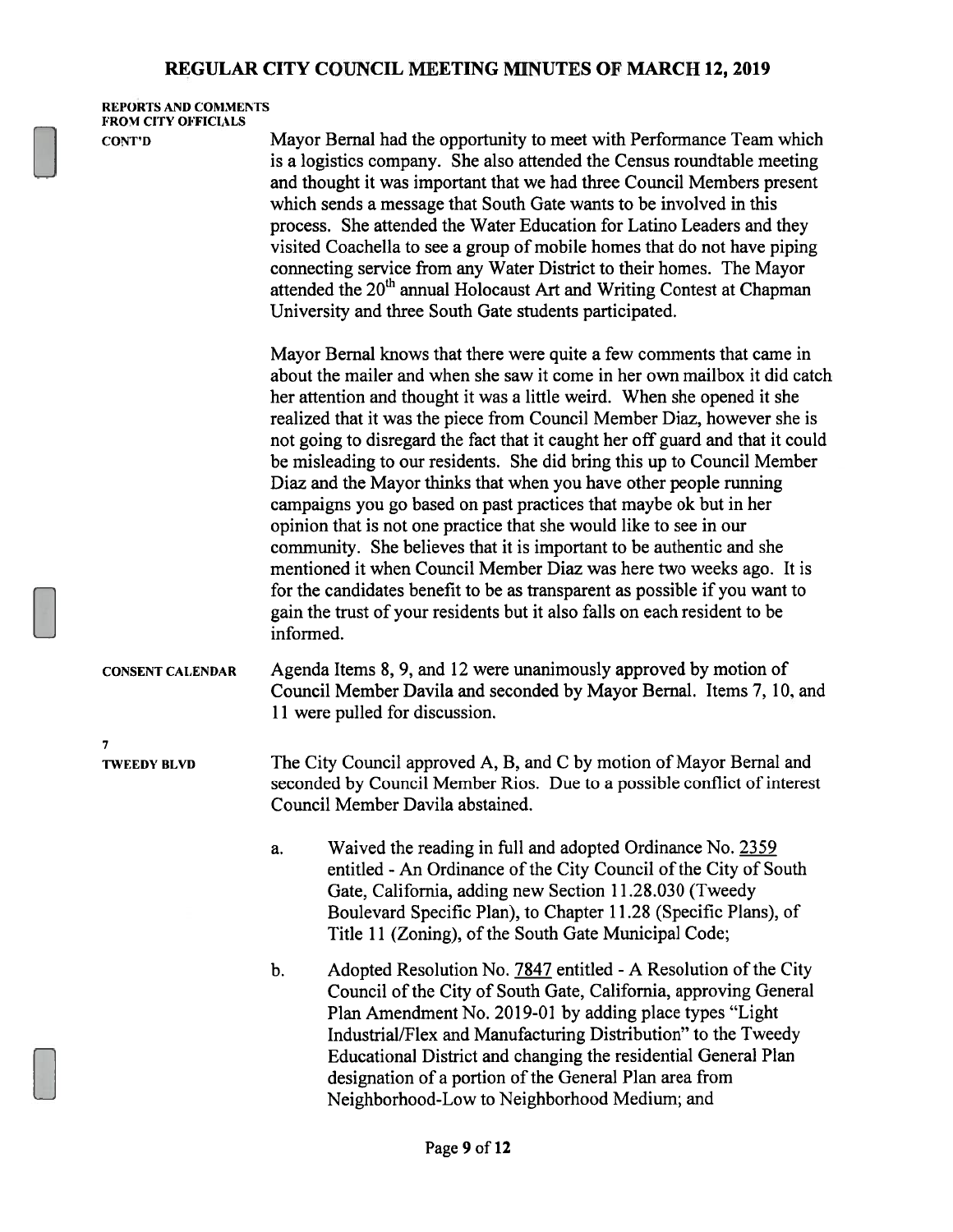| 7                                |                                                                                                                                                                                                      |                                                                                                                                                                                                                                                                                                                                                                                                                                      |  |  |
|----------------------------------|------------------------------------------------------------------------------------------------------------------------------------------------------------------------------------------------------|--------------------------------------------------------------------------------------------------------------------------------------------------------------------------------------------------------------------------------------------------------------------------------------------------------------------------------------------------------------------------------------------------------------------------------------|--|--|
| <b>TWEEDV BLVD CONT'D</b>        | c.                                                                                                                                                                                                   | Adopted a Resolution No. 7848 entitled - A Resolution of the City<br>Council of the City of South Gate, California, approving the Initial<br>Study and Negative Declaration, dated April 19, 2017, pertaining<br>to the Tweedy Boulevard Specific Plan.                                                                                                                                                                              |  |  |
| 8<br><b>AUDITS</b>               |                                                                                                                                                                                                      | The City Council approved A and B during consent calendar.                                                                                                                                                                                                                                                                                                                                                                           |  |  |
|                                  | a.                                                                                                                                                                                                   | A Professional Services Agreement (Contract No. 3511) with<br>Utility Cost Management LLC for auditing of the City's electric<br>bills; and                                                                                                                                                                                                                                                                                          |  |  |
|                                  | b.                                                                                                                                                                                                   | Authorized the Mayor to execute the Professional Services<br>Agreement in a form acceptable to the City Attorney.                                                                                                                                                                                                                                                                                                                    |  |  |
| 9<br><b>CITY HALL</b>            |                                                                                                                                                                                                      | The City Council approved A and B during consent calendar.                                                                                                                                                                                                                                                                                                                                                                           |  |  |
|                                  | a.                                                                                                                                                                                                   | Accepted completion of construction of the South Gate City Hall<br>Lighting Improvements, City Project No. 502-ARC, effective<br>January 8, 2019; and                                                                                                                                                                                                                                                                                |  |  |
|                                  | b.                                                                                                                                                                                                   | Directed the City Clerk to file a Notice of Completion with Los<br>Angeles County Recorder's Office.                                                                                                                                                                                                                                                                                                                                 |  |  |
| 10<br><b>ELECTRICAL UPGRADES</b> | The City Council approved A and B by motion of Mayor Bernal and<br>seconded by Council Member Davila.                                                                                                |                                                                                                                                                                                                                                                                                                                                                                                                                                      |  |  |
|                                  | a.                                                                                                                                                                                                   | Accepting completion of construction of the Hollydale Resource<br>Center Electrical Upgrades, City Project No. 516-ARC, effective<br>February 20, 2019; and                                                                                                                                                                                                                                                                          |  |  |
|                                  | b.                                                                                                                                                                                                   | Directing the City Clerk to file a Notice of Completion with Los<br>Angeles County Recorder's Office.                                                                                                                                                                                                                                                                                                                                |  |  |
| 11<br><b>HOMELESS SERVICES</b>   | The City Council approved A, B and C by motion of Mayor Bernal and<br>seconded by Council Member Rios. Due to a possible conflict of interest<br>Special Legal Counsel Jerry Ruiz left the Chambers. |                                                                                                                                                                                                                                                                                                                                                                                                                                      |  |  |
|                                  | a.                                                                                                                                                                                                   | Authorized the Mayor to execute the letter to the City of Downey<br>protesting the Request for Proposals for a proposed housing<br>development at the County-owned property, former American<br>Legion Site, located at 11269 Garfield Avenue and expressing<br>concerns regarding the Notice of Preparation of a Draft Program<br>Environmental Impact Report for the proposed Rancho Los<br>Amigos South Campus Specific Plan; and |  |  |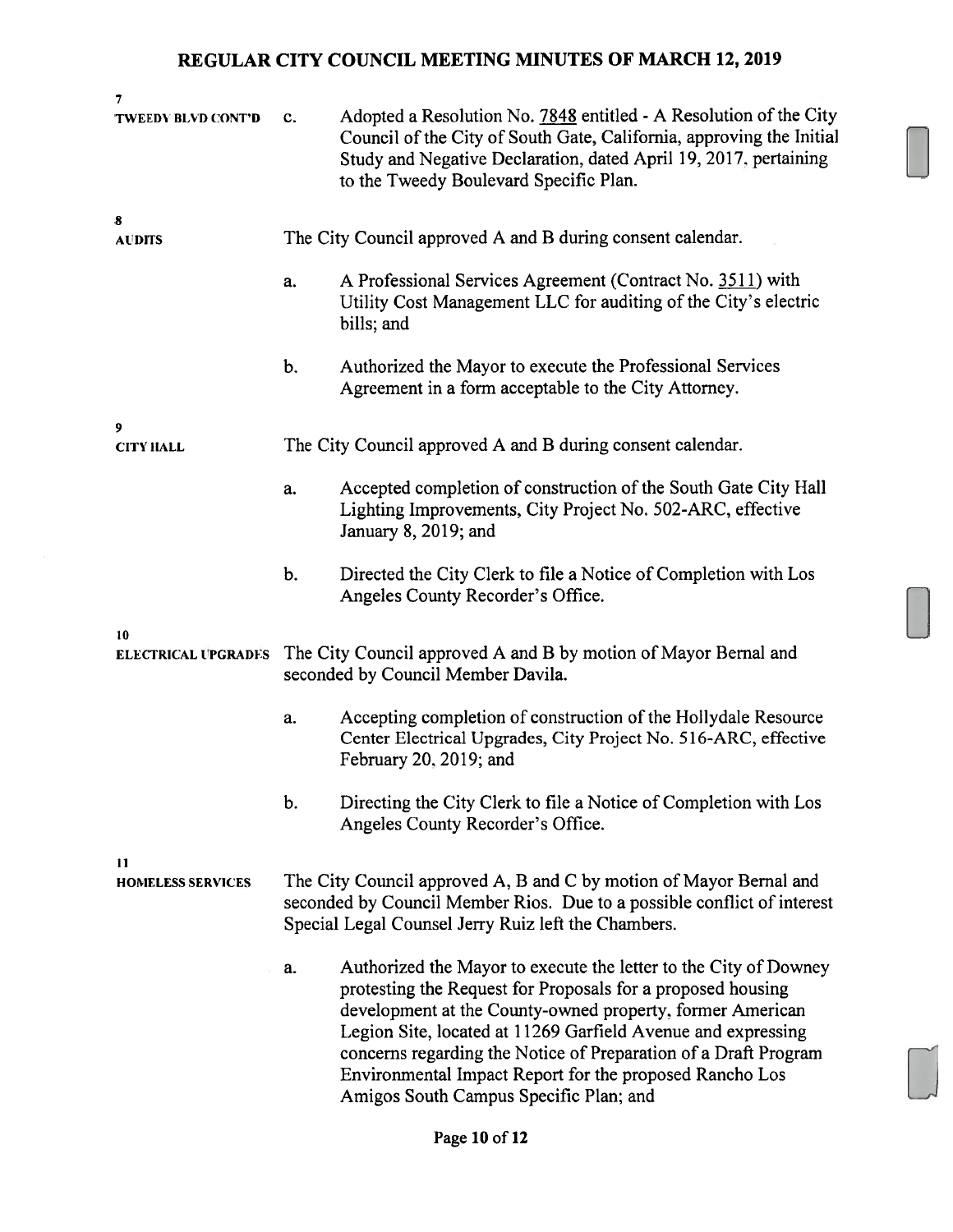| 11<br><b>HOMELESS SERVICES</b> |                                                                                                                                                                                                                                                                                                         |  |  |
|--------------------------------|---------------------------------------------------------------------------------------------------------------------------------------------------------------------------------------------------------------------------------------------------------------------------------------------------------|--|--|
| <b>CONT'D</b>                  | b.<br>Directed the City Manager or his designee to execute the letter to<br>the City of Downey stating the City of South Gate's concerns<br>regarding the Notice of Preparation of a Draft Program<br>Environmental Impact Report for the proposed Rancho Los<br>Amigos South Campus Specific Plan; and |  |  |
|                                | Directed the City Manager to send the two aforementioned letters<br>c.<br>to the City of Downey.                                                                                                                                                                                                        |  |  |
| 12<br><b>MINUTES</b>           | The City Council approved the Special and Regular Meeting minutes of<br>February 12, 2019 during consent calendar.                                                                                                                                                                                      |  |  |
| 13<br><b>PUBLIC WORKS</b>      | The City Council approved A, B, and C by motion of Mayor Bernal and<br>seconded by Council Member Davila.                                                                                                                                                                                               |  |  |
|                                | Appropriating \$133,000 in General Funds to the Capital<br>a.<br>Improvement Program to fully fund the City Hall Complex<br>Improvements and Firestone Boulevard Median Island;                                                                                                                         |  |  |
|                                | $b$ .<br>Appropriating \$1,779,200 in grant funds and \$4,901,284 in other<br>funds to the Capital Improvement Program for existing projects as<br>shown in Attachment A; and                                                                                                                           |  |  |
|                                | Directing the Director of Administrative Services to transfer<br>c.<br>\$31,709 from Auto/Rolling Stock Account No. 223-610-49-9003<br>to the Electric Vehicle Charging Stations Project No. 636-GEN<br>Account No. 223-610-49-9005.                                                                    |  |  |
| 14<br><b>WARRANTS</b>          | The City Council approved the Warrants and Cancellations for March 12,<br>2019 by motion of Council Auditor Davila and seconded by Council<br>Member Rios.                                                                                                                                              |  |  |
|                                | Total of Checks:<br>\$2,147,852.93<br>Voids:<br>$($ \$<br>1,801.85)<br><b>Total Payroll Deductions:</b><br>\$370,521.94<br><b>Grand Total:</b><br>\$1,775,529.14                                                                                                                                        |  |  |
|                                | Cancellations: 80528, 81046, 81266, 81525, 81549, 81701                                                                                                                                                                                                                                                 |  |  |
|                                |                                                                                                                                                                                                                                                                                                         |  |  |